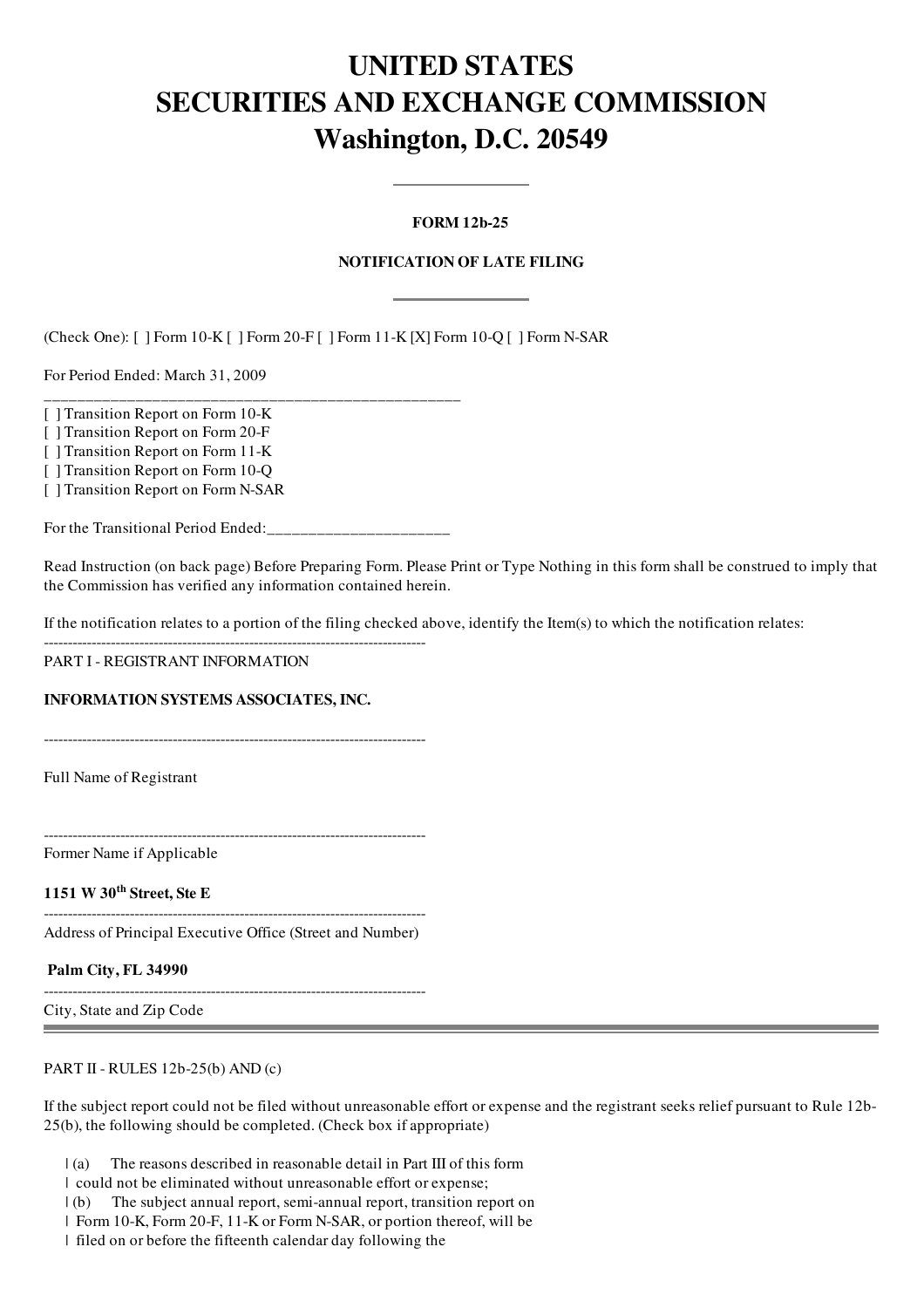$[X]$  | prescribed due date; or the subject quarterly report of transition

| report on Form 10-Q, or portion thereof will be filed on or before

| the fifth calendar day following the prescribed due date; and

 $| (c)$  The accountant's statement or other exhibit required by Rule

| 12b-25(c) has been attached if applicable.

### PART III - - NARRATIVE

State below in reasonable detail the reasons why Forms 10-K, 20-F, 11-K, 10-Q, N-SAR, or the transition report or portion thereof, could not be filed within the prescribed time period.

INFORMATION SYSTEMS ASSOCIATES, INC. ("The Company") is still awaiting third party documentation in order to properly prepare a complete and accurate Form 10-Q. The Company has been unable to receive this data in a timely manner without unreasonable effort and expenses. For the foregoing reason, the Company requires additional time in order to prepare and file its quarterly report on Form 10-Q for the quarter ended March 31, 2009.

The Company does not expect significant changes in its results from operations and earnings from the corresponding period ended December 31, 2008.

(Attach Extra Sheets if Needed)

PART IV - OTHER INFORMATION

(1) Name and telephone number of person to contact in regard to this notification.

| <u>Joseph P. Coschera</u> | President | $(772)$ 403-2992   |
|---------------------------|-----------|--------------------|
| (Name)                    | (Title)   | (Telephone Number) |

- (2) Have all other periodic reports required under Section 13 or 15(d) of the Securities Exchange Act of 1934 or Section 30 of the Investment Company Act of 1940 during the preceding 12 months or for such shorter period that the registrant was required to file such report(s) been filed? If answer is no, identify report(s). [X] Yes [ ] No
- (3) Is it anticipated that any significant change in results of operations from the corresponding period for the last fiscal year will be reflected by the earnings statements to be included in the subject report or portion thereof? [ ] Yes [X] No

If so, attach an explanation of the anticipated change, both narratively and quantitatively, and, if appropriate, state the reasons why a reasonable estimate of the results cannot be made.

===============================================================

#### INFORMATION SYSTEMS ASSOCIATES, INC. ------------------------------------------------------------------

(Name of Registrant as Specified in Charter)

has caused this notification to be signed on its behalf by the undersigned hereunto duly authorized.

Date: May 15, 2009 By: *Isl Joseph P. Coschera* Joseph P. Coschera President

INSTRUCTION: The form may be signed by an executive officer of the registrant or by any other duly authorized representative. The name and title of the person signing the form shall be typed or printed beneath the signature. If the statement is signed on behalf of the registrant by an authorized representative (other than an executive officer), evidence of the representative's authority to sign on behalf of the registrant shall be filed with the form.